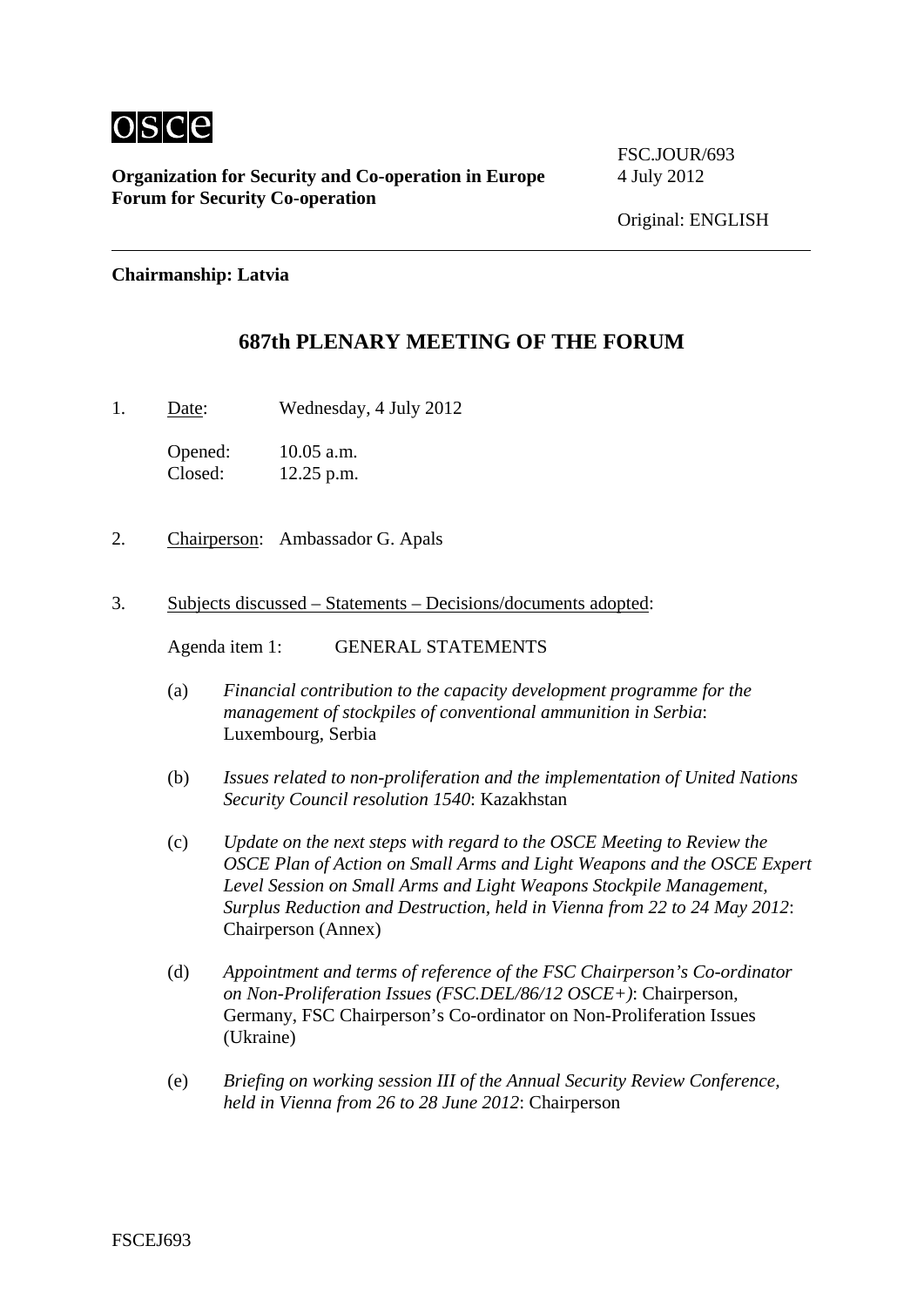#### Agenda item 2: SECURITY DIALOGUE

*Presentations on the National Action Plan of Serbia for the Implementation of UNSCR 1540 by Ambassador B. Latinovic, Head of Arms Control Section, Ministry of Foreign Affairs of the Republic of Serbia, and the National Action Plan of Belarus for the Implementation of UNSCR 1540 by Mr. V. Pavlov, Senior Counsellor, Department of International Security and Arms Control, Ministry of Foreign Affairs of Belarus*: Chairperson, Ms. B. Latinovic (FSC.DEL/90/12 OSCE+), Mr. V. Pavlov (FSC.DEL/89/12 OSCE+), Representative of the Conflict Prevention Centre, Cyprus-European Union (with the acceding country Croatia; the candidate countries the former Yugoslav Republic of Macedonia, Iceland and Montenegro; the countries of the Stabilisation and Association Process and potential candidate countries Albania and Bosnia and Herzegovina; the European Free Trade Association country Norway, member of the European Economic Area; as well as Andorra, Armenia, Georgia and Moldova, in alignment) (FSC.DEL/88/12), United States of America, Liechtenstein, United Kingdom, Bosnia and Herzegovina, Russian Federation

Agenda item 3: ANY OTHER BUSINESS

- (a) *Issues related to Mongolia's request to become a participating State of the OSCE*: Ireland, Chairperson
- (b) *Seminar on the OSCE Code of Conduct on Politico-Military Aspects of Security for the Baltic region, held in Riga from 18 to 20 June 2012*: Representative of the Conflict Prevention Centre, FSC Co-ordinator for the Code of Conduct on Politico-Military Aspects of Security (Germany), Switzerland (also on behalf of Germany)
- (c) *Distribution of a statistical overview of the 2012 information exchange on the OSCE Code of Conduct on Politico-Military Aspects of Security (FSC.GAL/85/12 Restr.)*: Representative of the Conflict Prevention Centre
- (d) *Informal organizational meeting for the upcoming Annual Discussion on the Implementation of the Code of Conduct on Politico-Military Aspects of Security, to be held on 9 July 2012, and announcement of the distribution of an annotated agenda of the Annual Discussion on the Implementation of the Code of Conduct on Politico-Military Aspects of Security*: Chairperson
- (e) *Invitation to a reception by the military advisers of the Permanent Representations to the OSCE, to be held in Vienna on 4 July 2012*: France
- (f) *Letter by the Permanent Representative of Azerbaijan to the OSCE to the Chairperson of the Forum for Security Co-operation dated 23 May 2012 (FSC.DEL/59/12 OSCE+)*: Azerbaijan, Chairperson, Armenia
- (g) *Distribution of a revised draft statement by the Chairmanship of the Forum for Security Co-operation on behalf of the OSCE at the Second Conference to Review Progress Made in the Implementation of the Programme of Action to Prevent, Combat and Eradicate the Illicit Trade in Small Arms and Light*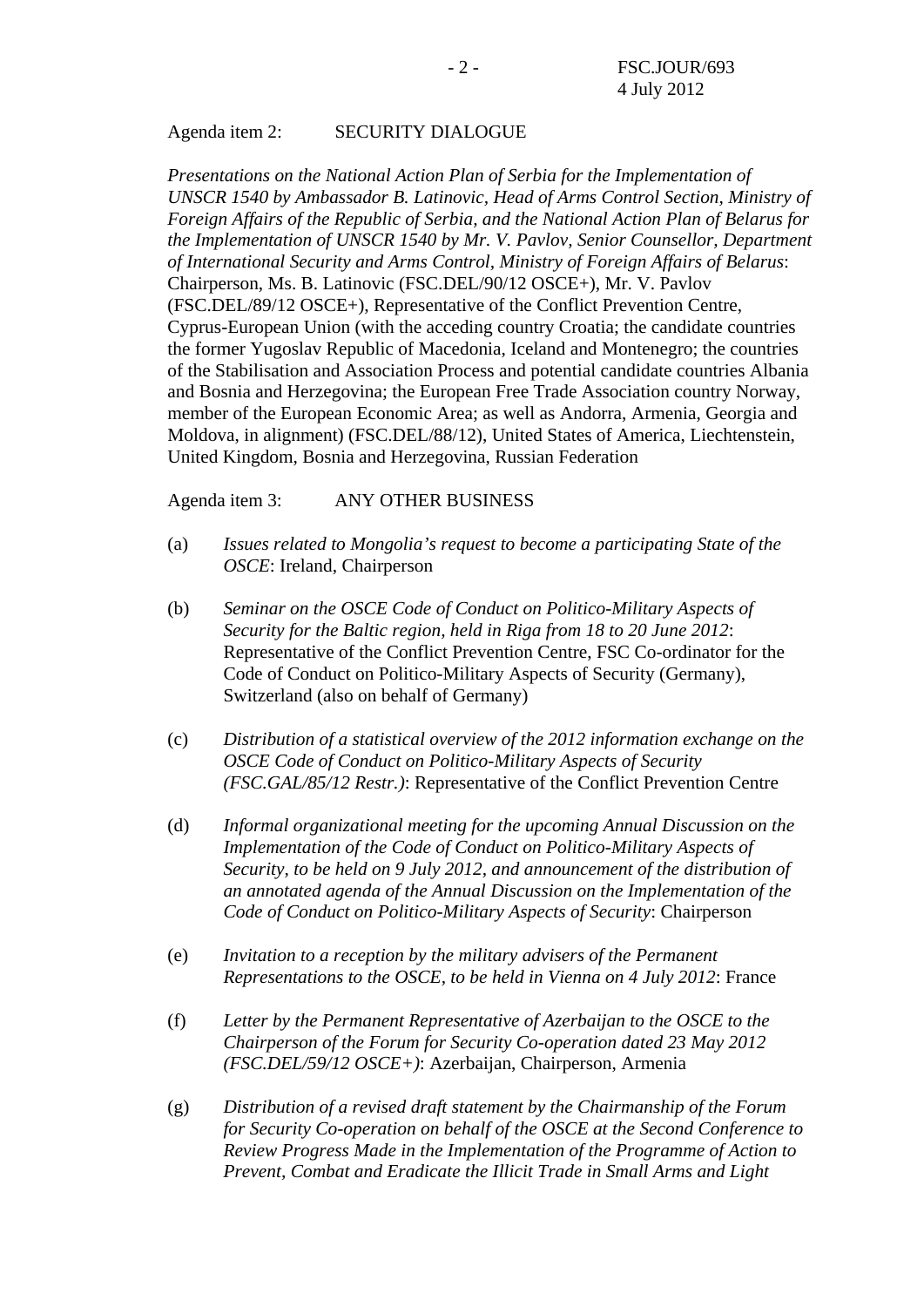*Weapons in All Its Aspects, to be held in New York from 27 August to 9 September 2012 (FSC.DEL/45/12/Rev.1 Restr.)*: Chairperson

# 4. Next meeting:

Wednesday, 18 July 2012, at 10 a.m. in the Neuer Saal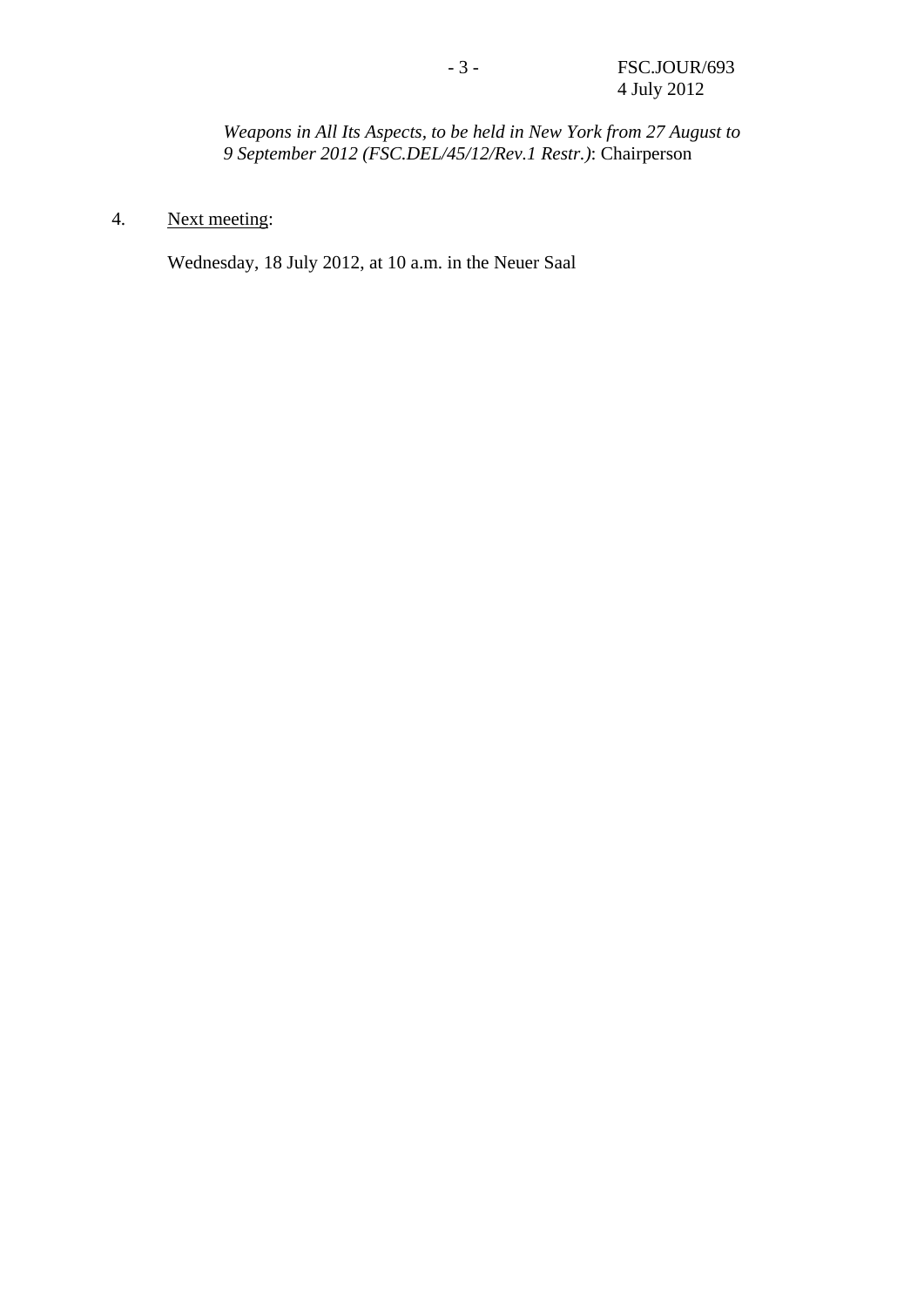

**Organization for Security and Co-operation in Europe** 4 July 2012 **Forum for Security Co-operation** Annex

FSC.JOUR/693

**687th Plenary Meeting**  FSC Journal No. 693, Agenda item 1(c)

## **STATEMENT BY THE CHAIRPERSON**

 The OSCE Meeting to Review the OSCE Plan of Action on SALW and the OSCE Expert Level Session on SALW Stockpile Management, Surplus Reduction and Destruction that took place from 22 to 24 May 2012 afforded an opportunity to take stock of the implementation of the Plan of Action on SALW. Pursuant to the requests of the participating States and with a view to increasing the visibility of our work, the Consolidated Report has been issued as a document in the public domain, under reference number FSC.GAL/86/12.

 During the meetings on SALW in May, we covered a wide spectrum of issues ranging from export and brokering controls, stockpile management and security, destruction and the marking and tracing of small arms and light weapons to the regional approaches to tackling stockpile management.

 Both events generated a number of new ideas for the implementation steps that the OSCE and its participating States could take to fulfil the Plan and its objectives. They also pointed to possible future roles of the OSCE in the SALW process and called attention to the accomplishment of a number of planned steps set forth in the Plan of Action on SALW.

 In order to follow up the Review Meeting and the progress achieved in the implementation of the Plan of Action, and based on the results of the UN Conference to Review Progress Made in the Implementation of the Programme of Action to Prevent, Combat and Eradicate the Illicit Trade in Small Arms and Light Weapons in All Its Aspects, which will take place from 27 August to 9 September 2012, in New York, the FSC Chairperson suggests issuing an FSC working programme on SALW. The working programme would encompass the first column, "Measures", of the Plan of Action on SALW and should have two additional columns: "Possible implementation steps" and "Steps undertaken". These last two columns would be a living/operational part of the working programme and would reflect concrete suggestions made by the participating States at the SALW Meeting on 22 and 23 May, or later on.

 At the meeting of the Ministerial Council in Dublin, we could decide whether to convene another OSCE Review Meeting on the Plan of Action on SALW before the next UN Biennial Meeting of States on Small Arms and Light Weapons.